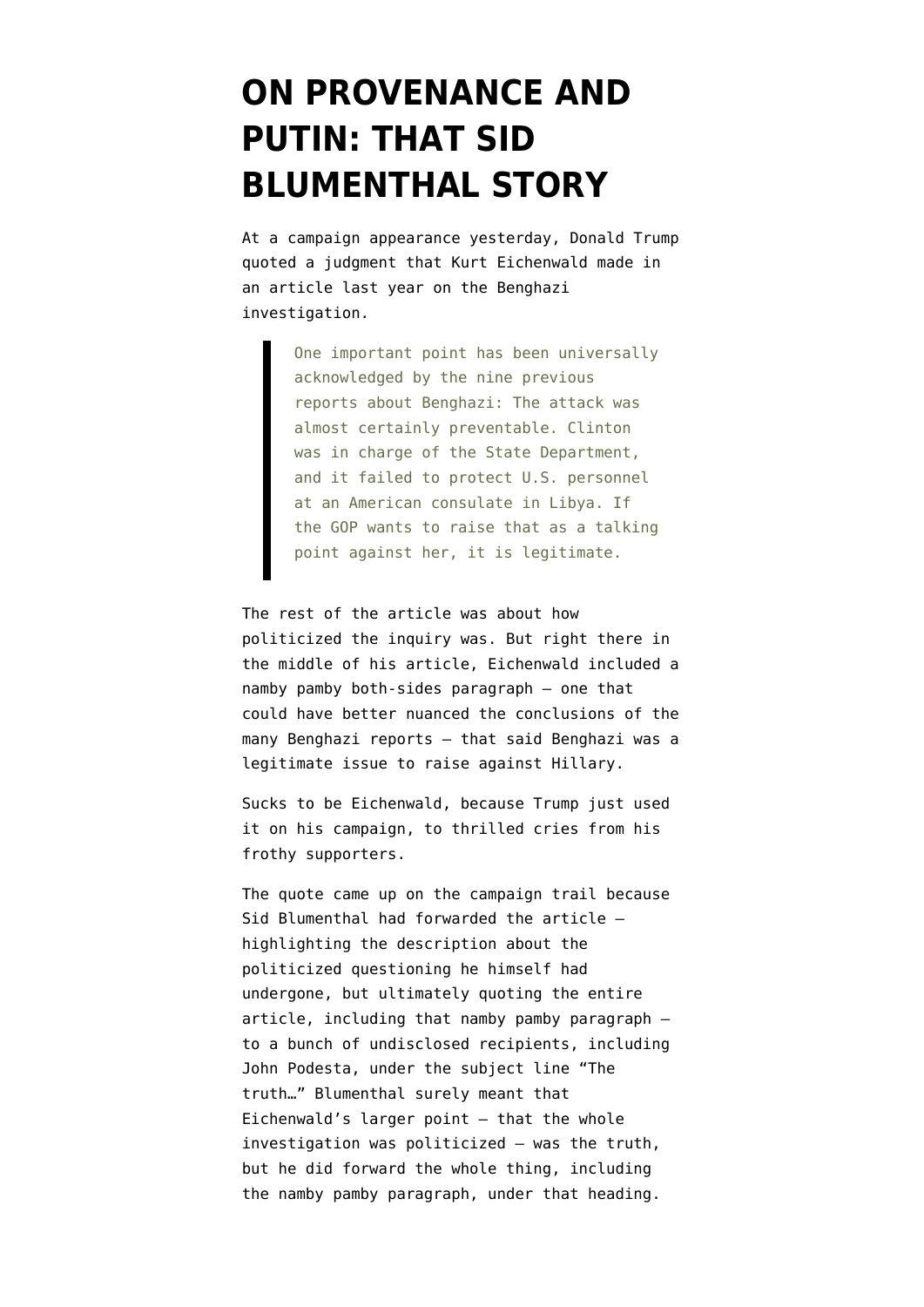The forwarded story got released by WikiLeaks as part of its Podesta leaks (emails which Hillary effectively confirmed during the debate by explaining one of the emails that had attracted the most attention).

Now, as it turns out, Sputnik [published a story](https://webcache.googleusercontent.com/search?q=cache:F6xU57lYXkAJ:https://sputniknews.com/world/201610101046200602-hillary-benghazi-wikileaks-podesta-emails/+&cd=2&hl=en&ct=clnk&gl=us) [on the email](https://webcache.googleusercontent.com/search?q=cache:F6xU57lYXkAJ:https://sputniknews.com/world/201610101046200602-hillary-benghazi-wikileaks-podesta-emails/+&cd=2&hl=en&ct=clnk&gl=us), erroneously attributing the entire judgment, including that attacking Hillary for Benghazi was a legit talking point, to Blumenthal, not Eichenwald. They apparently realized their error and took it down. But not before Eichenwald started wondering how Trump came to be quoting his own namby pamby paragraph on the campaign trail.

In [an article](http://www.newsweek.com/vladimir-putin-sidney-blumenthal-hillary-clinton-donald-trump-benghazi-sputnik-508635) asserting that Trump got his talking point from the Sputnik story, Eichenwald has given up not only his namby pamby tone, but moderation. In it, having already suggested the misattribution to Blumenthal was due to "incompetence," he then claims it was also deliberate disinformation. He then states as fact that Trump got this "falsehood" from the Kremlin.

> This is not funny. It is terrifying. The Russians engage in a sloppy disinformation effort and, before the day is out, the Republican nominee for president is standing on a stage reciting the manufactured story as truth. How did this happen? Who in the Trump campaign was feeding him falsehoods straight from the Kremlin? (The Trump campaign did not respond to a request for comment).

The Russians have been obtaining American emails and now are presenting complete misrepresentations of them—falsifying them—in hopes of setting off a cascade of events that might change the outcome of the presidential election. The big question, of course, is why are the Russians working so hard to damage Clinton and, in the process, aid Donald Trump? That is a topic for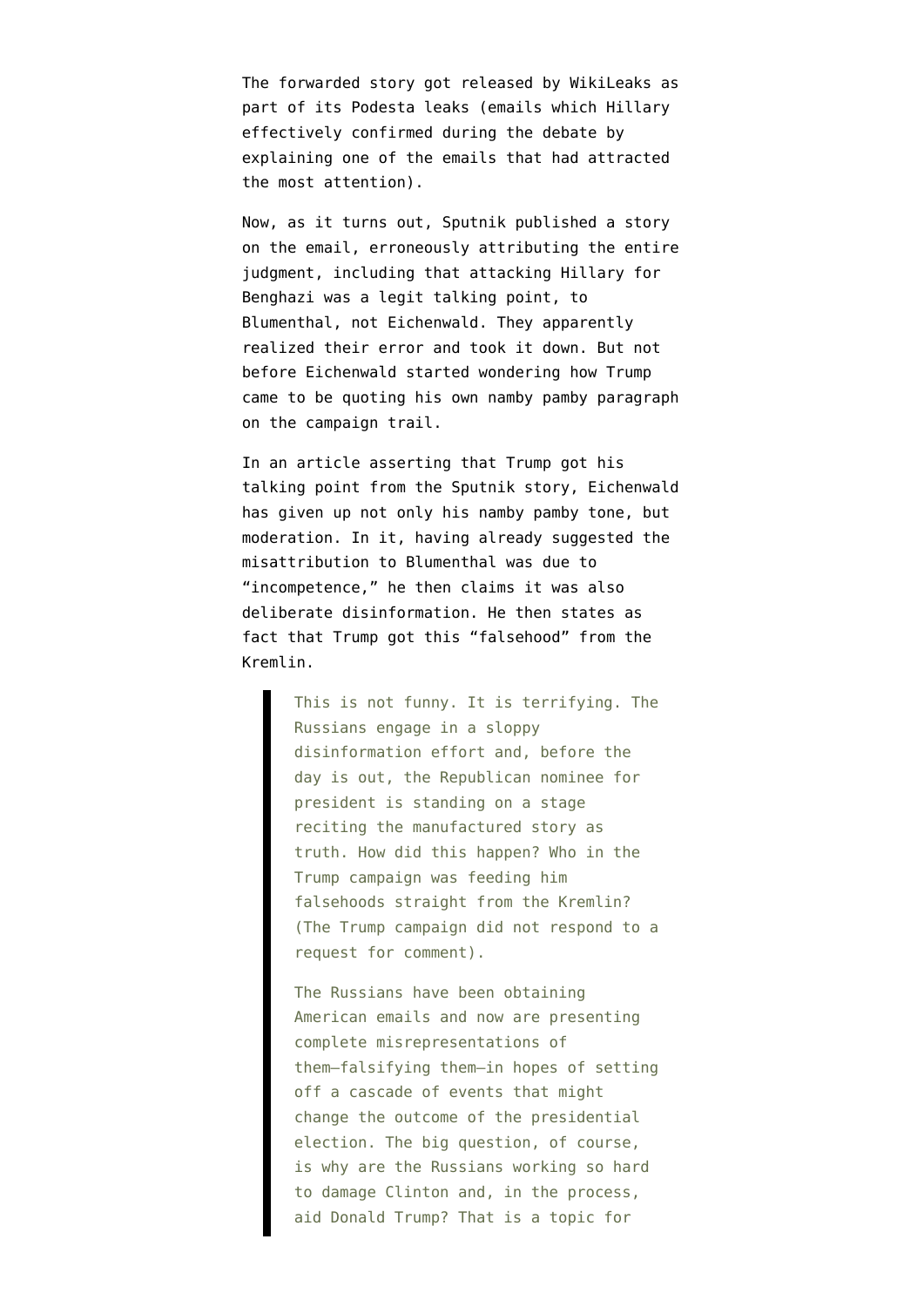## another time.

Here's an earlier version of the article, in which Eichenwald even more obviously asserts that the Sputnik article is both an error and a deliberate falsification.

> Of course, this might be seen as just an opportunity to laugh at the incompetence of the Russian hackers and government press—once they realized their error, *Sputnik* took the article down. But this is not funny at all. The Russians have been obtaining American emails and now are presenting complete misrepresentations of them—falsifying them—in hopes of setting off a cascade of events that might change the outcome of the presidential election. The big question, of course, is why are the Russians working so hard to damage Clinton and, in the process, aid Donald Trump. That is a topic for another time.

## There are two interesting details about

Eichenwald's story. Nowhere in the piece does he link the actual Wikileaks email, which makes it clear that Blumenthal had, in fact, forwarded that namby pamby paragraph along with everything else. It is clear that the email was just a forwarded Newsweek article, but given that the part Blumenthal highlighted at the top was his own testimony, it is perhaps understandable why someone might make the misattribution.

More interesting still, while Eichenwald links this [YouTube](https://www.youtube.com/watch?v=Y86z3k5s8XY&feature=youtu.be) of what he says is Trump repeating the Sputnik talking point, he only selectively quotes from it. But it appears (and I admit that this, as with all of Trump's ramblings, is not entirely clear) that Trump introduces the quote this way:

> So Blumenthal writes a quote — this just came out a little while ago, I have to tell you this. "One important point has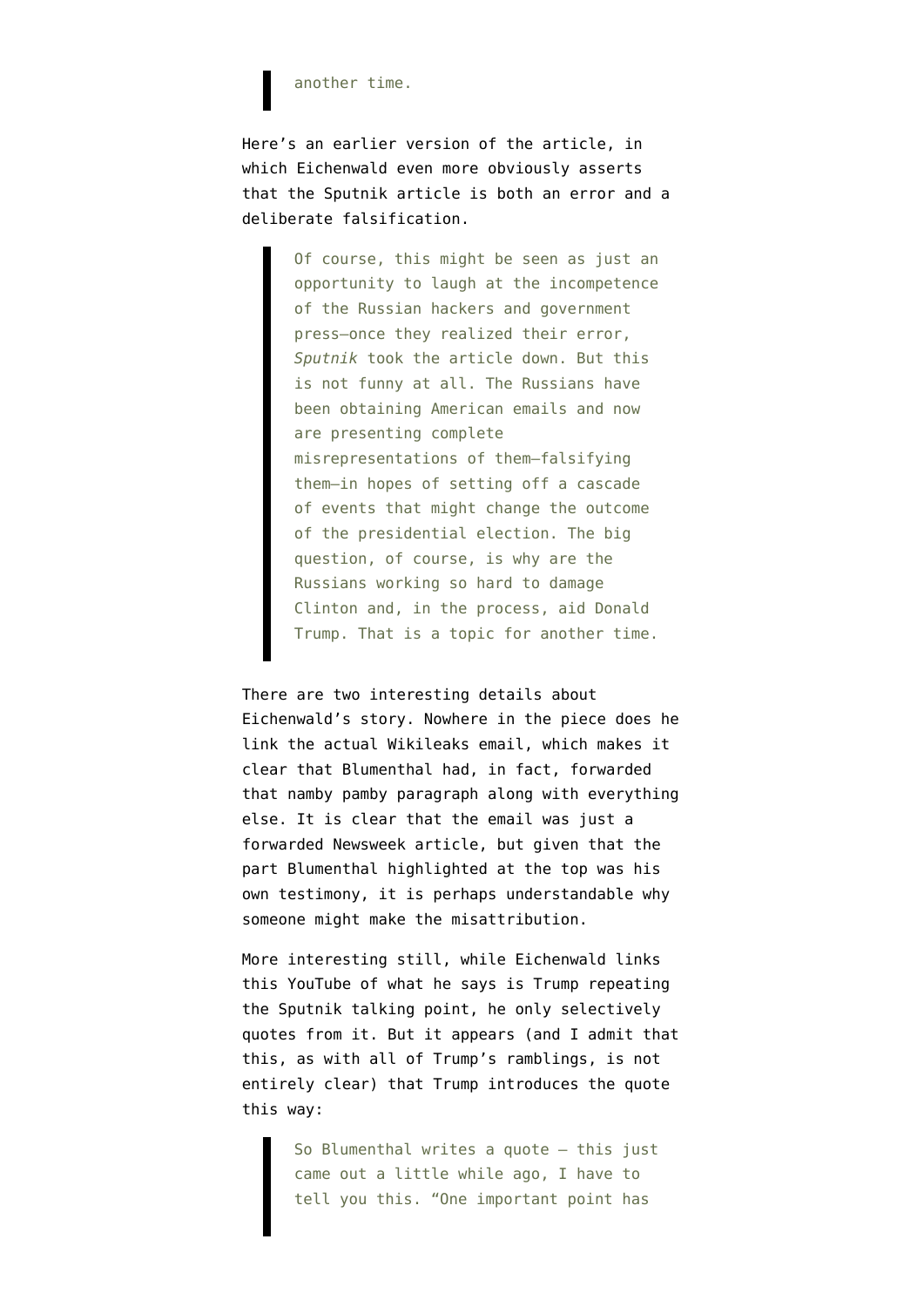been …

It's certainly possible Trump meant, "So Blumenthal writes, I quote," but at least to my ear, he said, "Blumenthal writes a quote." If that's right, then Trump *couldn't* have been working from Sputnik (or he at least wasn't replicating their error), because he would have been properly attributing this judgment as a quote (of Eichenwald). Trump does go on to say "this is Sidney Blumenthal, the only one he was talking to," after insinuating that one reason Hillary set up her email server may have been to continue talking to "Sleazy Sidney" after Obama told her to stop, but nowhere in the clip do I see Trump IDing it as an email from Blumenthal. Perhaps Eichenwald bases this assertion — "He told the assembled crowd that it was an email from Blumenthal" — on some other part of the appearance.

Eichenwald also notes that Trump was "holding a document in his hand." But the document appears to be a transcribed talking point; it's almost certainly not the Sputnik article. So that doesn't tell us anything about provenance.

In other words, it's not actually clear where Trump got this from, or whether Trump's staffers had at least corrected Sputnik's error. It may well be! But Eichenwald hasn't made that case.

Apparently [this frothy Trump supporter](https://twitter.com/republic2016) [tweeted](https://twitter.com/emmajaniejones/status/785816450233536512) [out the claim](https://twitter.com/emmajaniejones/status/785816450233536512), just as Trump stated it, though he has since deleted it. (h/t [Emma Jones\)](https://twitter.com/emmajaniejones/status/785816450233536512) The supporter, who joined Twitter in February 2016, could well be a Russian troll (but one that long precedes this particular leak campaign), but he certainly models as an Infowars loving Hillary hater who overreads anything implicating her, something America has in ready supply without Putin's help.

There's one other part of this that I find notable, aside from the claim that Sputnik made this error out of both incompetence and deliberate disinformation. A big part of this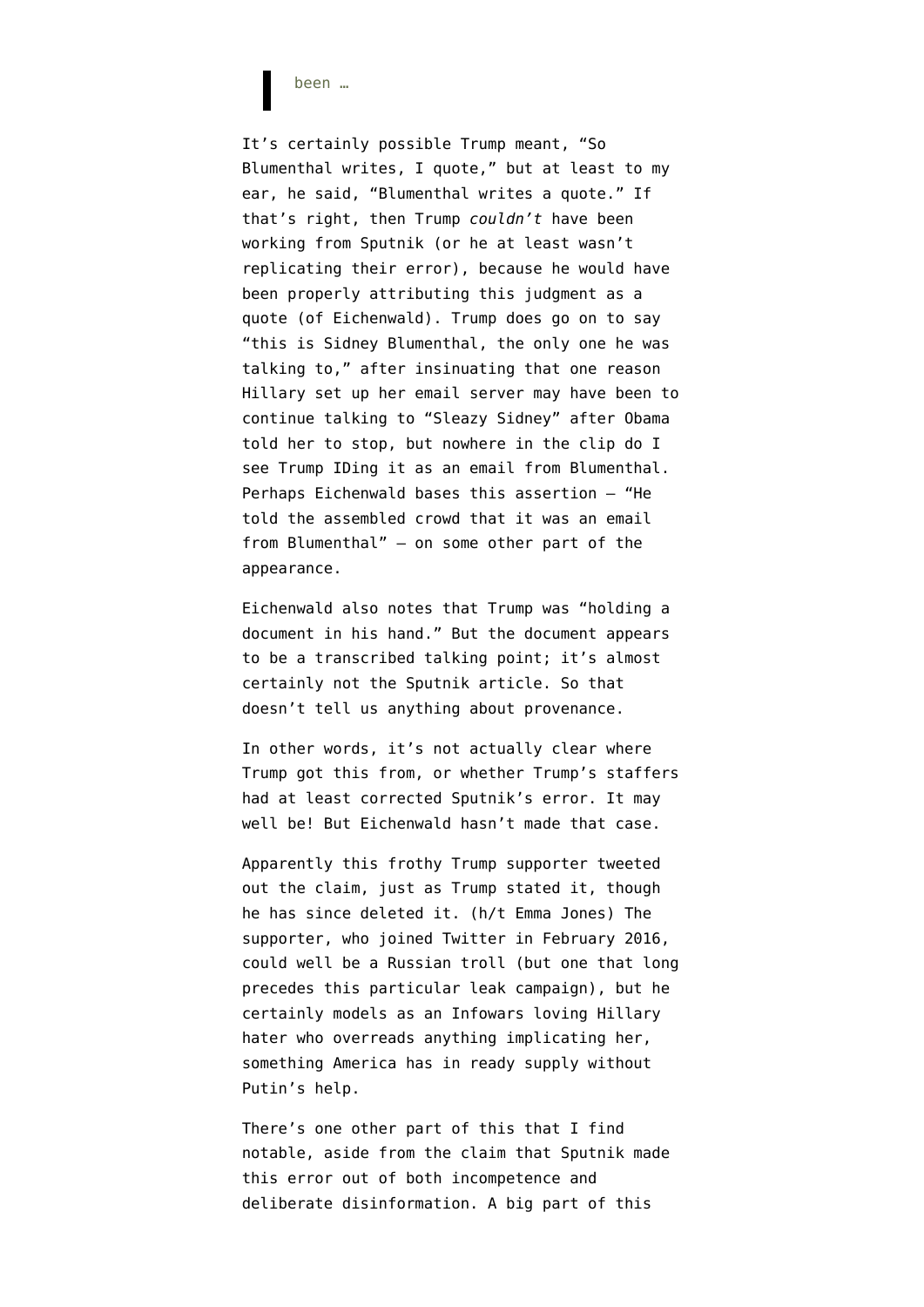narrative is that Wikileaks is doing Russia's bidding rather than — a more logical explanation — attacking Hillary, with whom Julian Assange has had a 6-year adversarial relationship.



**Kurt Eichenwald @kurteichenwald**  $2<sub>h</sub>$ There is no better proof that @wikileaks is part of a Russian operation than Putin putting my words in others mouth. newsweek.com/vladimir-putin...

Wikileaks may well be working with Russia and/or the effect of sharing a mutual interest in

weakening Hillary may amount to the same.

← 13 ♥ …

But this is actually a case where Russia did not do what has been alleged they might. That is, Wikileaks released what is an email no one contests, a not very controversial one at all. While Wikileaks has made misleading claims about what it has released at times, this is not one of them.

One thing clearly did not happen though. Even assuming Russia is responsible for the Podesta email leak, Russia did not "falsify" the original email to say what Eichenwald is so convinced Russia wanted to claim, that Blumenthal himself had endorsed Eichenwald's namby pamby judgment that Benghazi is a fair talking point to use against Hillary. That claim only came after Sputnik tried to make it a bigger issue (but then realized its error, according to Eichenwald).

If Russia were doing what Eichenwald claimed and they might in the future!!  $-$  then they would have doctored the email on the front end, not when republishing it in a state outlet.

Update: Unsurprisingly, Glenn Greenwald [rips](https://theintercept.com/2016/10/11/in-the-democratic-echo-chamber-inconvenient-truths-are-recast-as-putin-plots/) [this](https://theintercept.com/2016/10/11/in-the-democratic-echo-chamber-inconvenient-truths-are-recast-as-putin-plots/) (especially Eichenwald's inflammatory tweets about the story) apart. More interesting, WaPo also [dings](https://www.washingtonpost.com/news/the-fix/wp/2016/10/11/the-trump-putin-link-that-wasnt/) Eichenwald for overclaiming what this incident reveals.

Update, November 1: There's a very strange coda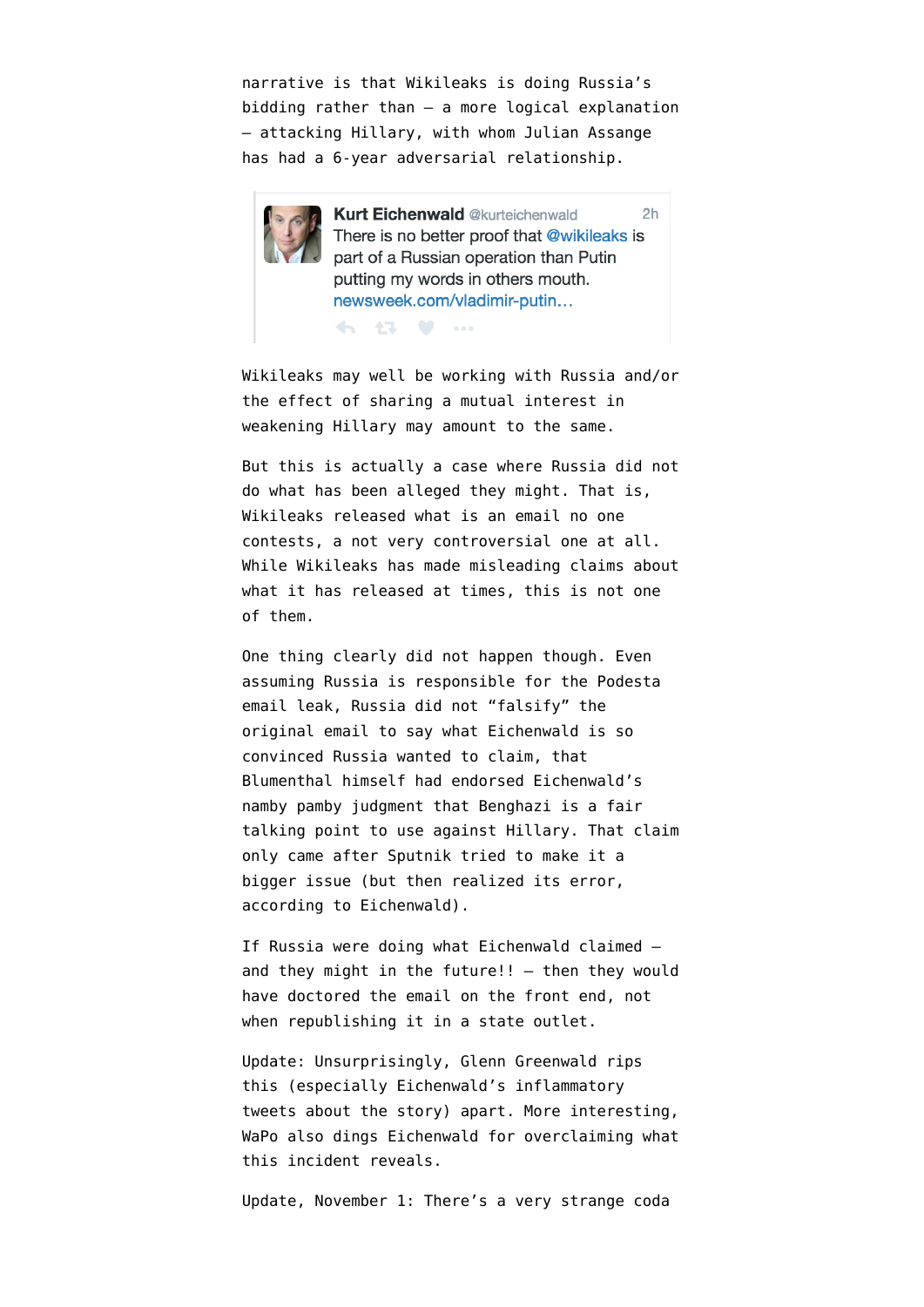to this story. The guy who, until this event, worked at Sputnik and was responsible for the mistake, Bill Moran, [wrote up this story](https://sputniknews.com/analysis/201610171046431086-Newsweek-Eichenwald-Moran-Putin-Trump/) from his viewpoint. Here's how he made the mistake.

> On Columbus Day, I made an embarrassing mistake. I noticed a series of viral tweets attributing words to Sidney Blumenthal on the Benghazi scandal. The original WikiLeaks document, to which the original article linked, was lengthy – 75 pages. I reviewed the document in a hurry, but I did not read all of them.

[snip]

I was moving too fast and I made a mistake – a mistake that I remain embarrassed about making. I stepped outside to smoke a cigarette after scheduling our social media accounts, stopped halfway through, thought "why hasn't anybody else picked this up?" gave the document a second review, realized my error, and proceeded to delete the story.

The story was up from 3:23PM EDT to 3:42PM EDT and received 1,061 views before being removed – I'd like to apologize to weekend readers for making that mistake no matter how honest an error it was.

What happened next is weirder. Eichenwald made a series of contacts with the guy, basically trying to persuade him not to tell the real story publicly, including by suggesting he could help him get a job at New Republic and then by threatening him.

Then, as Paste [describes,](https://www.pastemagazine.com/articles/2016/10/did-newsweeks-kurt-eichenwald-use-threats-and-brib.html) they had a long conversation that Moran, at first, wasn't going to release. In it, Eichenwald waggles around American spooks.

> In Moran's notes on the call, he quotes Eichenwald as repeating that the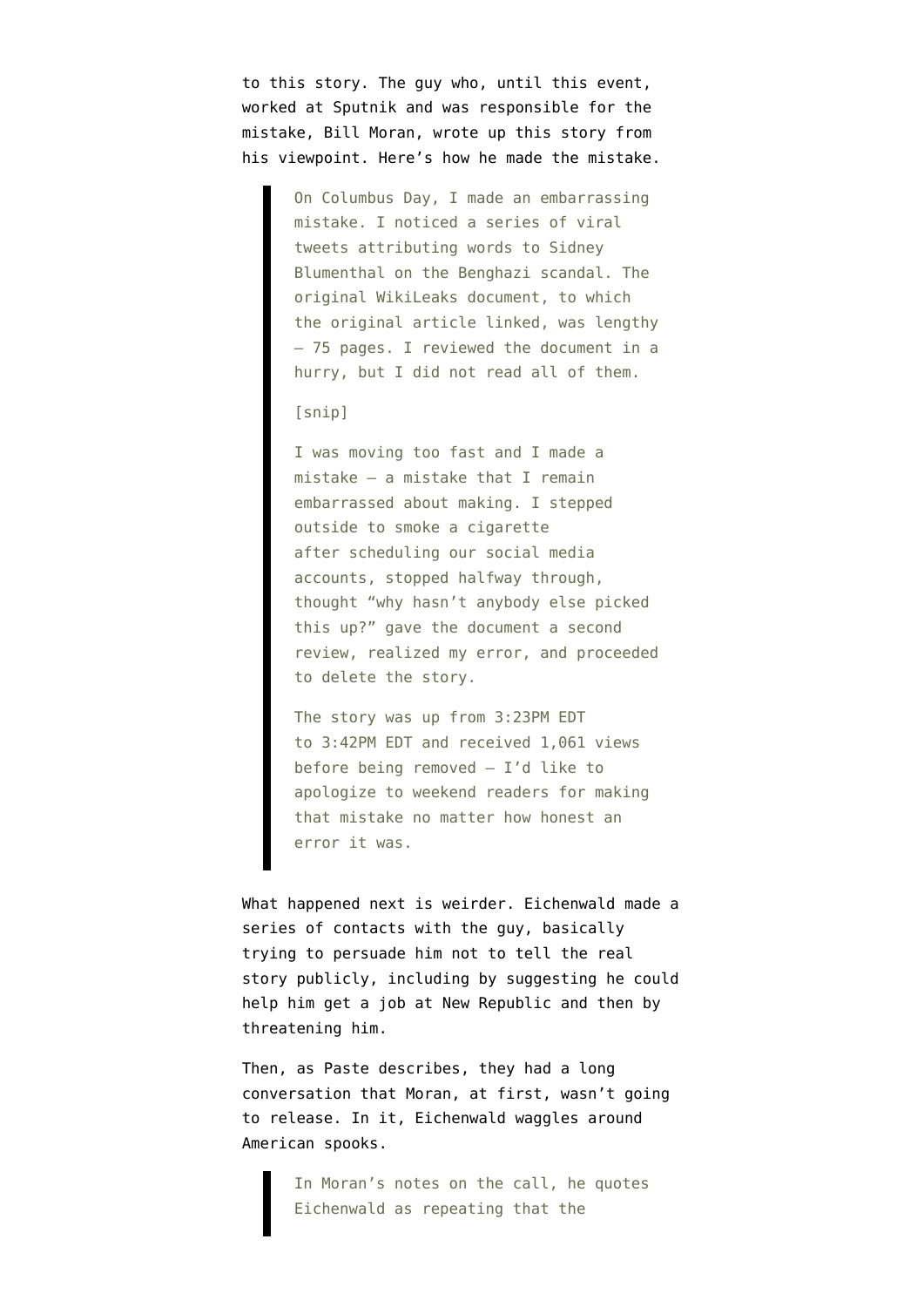"intelligence community" was monitoring both *Sputnik* and a separate Twitter account, which he holds responsible for the blowback (as opposed to his own story). He went on to say that everyone at *Sputnik* had an intelligence file on them, and asked if Moran had made any foreign phone calls that might have raised eyebrows. He went on to imply that Moran might have issues getting a re-entry visa into America if he ever traveled abroad, and then offered to help Moran "find a real job" to extricate him from the situation. He went on to say that both *Sputnik* and *Russia Today* have been targeted by the intelligence community, and will soon be subject to sanctions that aim at shutting them down for good.

Which Eichenwald does again in a follow-up email (at which point Eichenwald seemed to be going nuts, because he didn't realize that Moran included Newsweek's own lawyer on the exchange and instead assumed it was Moran's lawyer).

> Next, he reverts to the threatening language—the "bad cop" persona—telling Moran that he could tie him to the Russians themselves: "Now, there is one alternative here," Eichenwald writes. "I can write: 'William Moran, the writer for Sputnik, said he based his article not on directives from the Russian government but on an anonymous tweet that used a clip of the image of the document. He said he accepted the anonymous tweeters' description that this was from Blumenthal, and did so because he was rushed. However, as the government official with knowledge of the intelligence inquiry said, the original altered document that was tweeted onto the internet came from a location that has been identified as being connected to the Russian